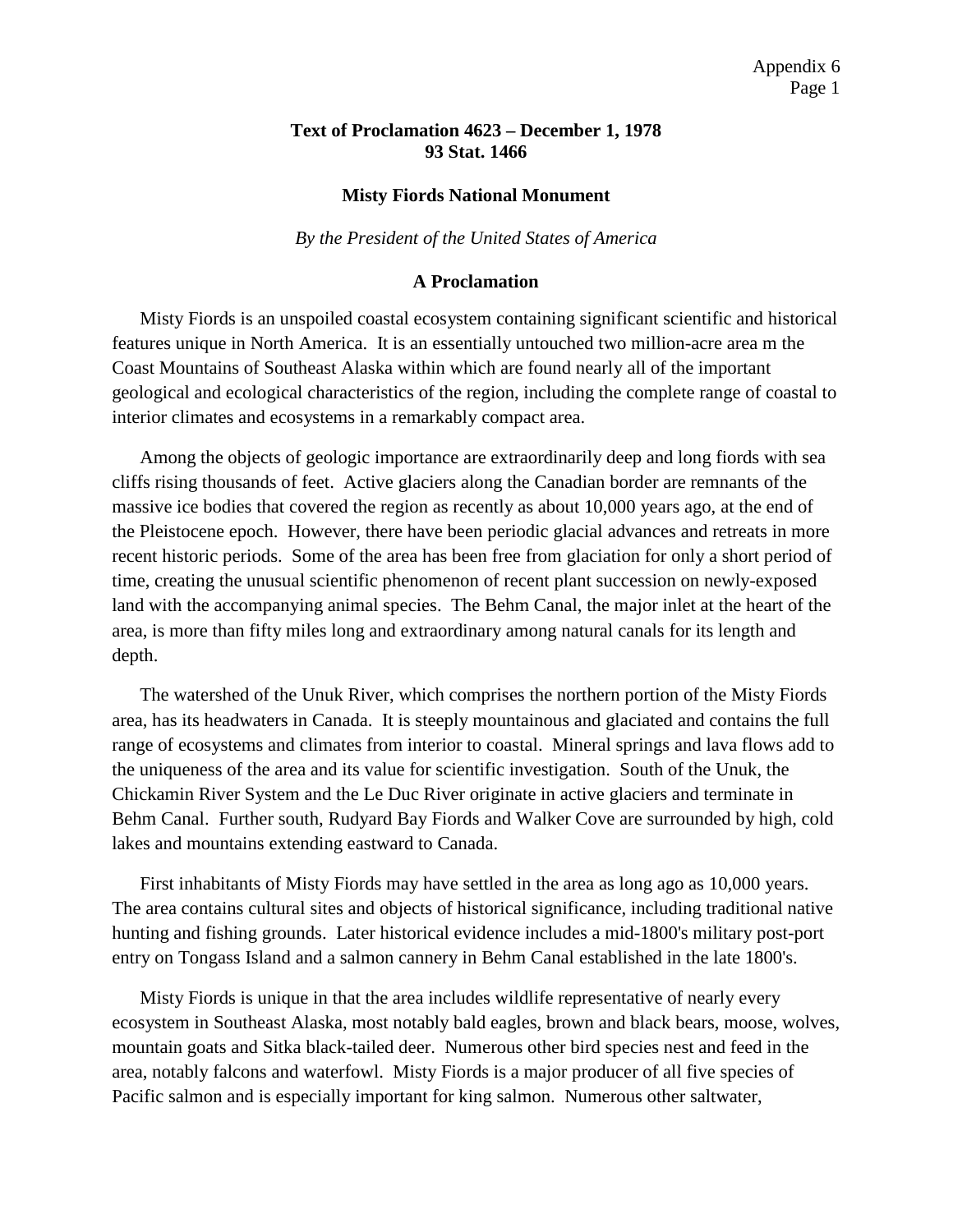freshwater and anadromous fish species and shellfish are plentiful in this area, which is an extraordinarily fertile interface of marine and freshwater environments. Unusual plantlife includes Pacific silver and subalpine fir trees near the northern limit of their range. The area includes an unusual variety of virgin forests, ranging from coastal spruce-hemlock to alpine forests.

As an intact coastal ecosystem, Misty Fiords possesses a collective array of objects of outstanding value for continuing scientific study. The boundaries of the area follow watershed perimeters and include the smallest area compatible with protection of this unique ecosystem and the remarkable geologic and biological objects and features it contains.

Hunting and fishing shall continue to be regulated, permitted and controlled in accord with the statutory authorities applicable to the monument area.

Section 2 of the Act of June 8, 1906 (34 Stat. 225, 16 U.S.C. 431), authorizes the President, at his discretion, to declare by public proclamation historic landmarks, historic and prehistoric structures, and other objects of historic or scientific interest that are situated upon the lands owned or controlled by the government of the United States to be National Monuments, and to reserve as part thereof parcels of lands, the limits of which in all cases shall be confined to the smallest area compatible with the proper care and management of the objects to be protected.

NOW, THEREFORE, I, JIMMY CARTER, President of the United States of America, by the authority vested in me by section 2 of the Act of June 8, 1906, (34 Stat. 225, 16 U.S.C. 431), do proclaim that there are hereby set apart and reserved as the Misty Fiords National Monument all lands, including submerged lands, and waters owned or controlled by the United States within the boundaries of the area described on the document entitled "Misty Fiords National Monument (Copper River Meridian)", attached to and forming a part of this Proclamation. $^2$  $^2$  The area reserved consists of approximately 2,285,000 acres, and is the smallest area compatible with the proper care and management of the objects to be protected. Lands, including submerged lands, and waters within these boundaries not owned by the United States shall be reserved as a part of the Monument upon acquisition of title thereto by the United States.

All lands, including submerged lands, and all waters within the boundaries of this Monument are hereby appropriated and withdrawn from entry, location, selection, sale or other disposition under the public land laws, other than exchange. There is also reserved all water necessary to the proper care and management of those objects protected by this Monument and for the proper administration of the Monument in accordance with applicable laws.

The establishment of this Monument is subject to valid existing rights, including, but not limited to, valid selection under the Alaska Native Claims Settlement Act, as amended (43

 $\overline{\phantom{a}}$ 

<span id="page-1-0"></span><sup>&</sup>lt;sup>2</sup> The description of the boundaries and map are printed in the Federal Register of December 5, 1978 (43 FR 57089).